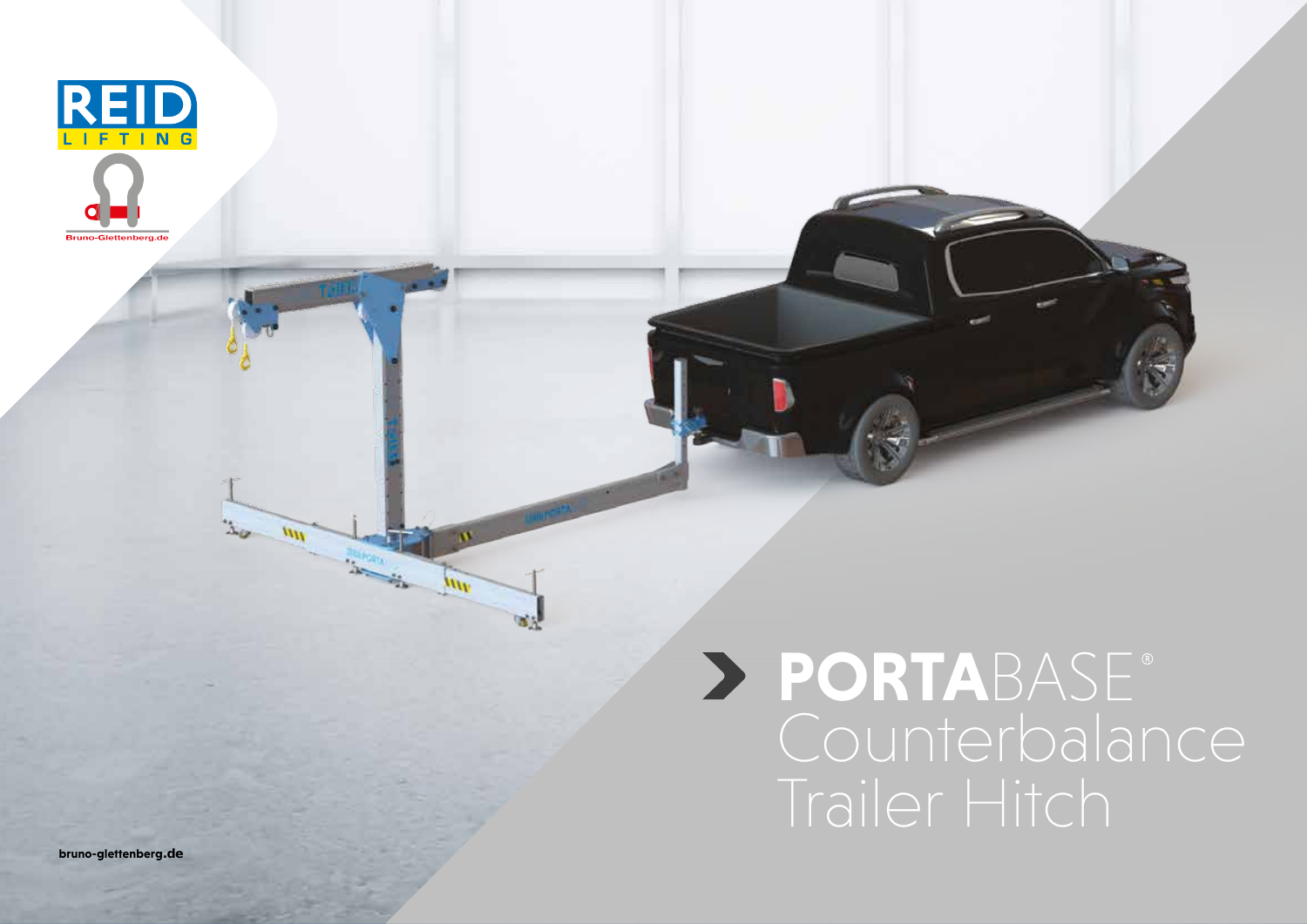The **PORTA**BASE Counterbalance Trailer Hitch is a portable system which can be easily broken down for transportation. The product is quick and easy to set up with no tools required.

The system is compatible with the **T**DAVIT and **PORTA**DAVIT QUANTUM providing maximum flexibility where the installation or use of a fixed socket is not possible. This system has been designed to attach to a vehicle with a tow bar such as a Van or Truck. When in use with our Davits, it can be used for lifting goods up to 450kg as well as providing access and egress for confined space tasks.

### **Key features**

- EN795:2012 Certified
- **Can support goods and personnel lifting;** 
	- Goods WLL of up to 450kg
	- Personnel WLL of up to 225kg
- Breaks down in to 6 components for ease of transportation and stowage
- Incredibly lightweight structure with full system weighing 45kg
- Designed for ease of assembly using pins, with no bolted sections or the need for tools
- **>** Levelling feet designed to support the system to function correctly on uneven ground
- Integrated swivel castors, as standard
- Compatible with the use of TDAVIT and **PORTA**DAVIT **QUANTUM**
- **Easy connection to a van or truck weighing 2000kg**
- **Can be connected parallel or perpendicular to the vehicle**
- Clean, anodised finish for increased corrosion resistance
- Engineered designs and bespoke sections reduce weight, providing lightweight portability

#### **Configurations** ⋗

If you have already own a **PORTA**BASE Counterbalance, the Trailer Hitch Connector can be bought separately [please contact REID for further information].



#### **Features & Performance**

|                                                       | <b>TRAILER HITCH</b> |
|-------------------------------------------------------|----------------------|
| <b>Accreditations, Certifications &amp; Standards</b> |                      |
| EN795:2012                                            | $\checkmark$         |
| ANSI Z359.18-17                                       |                      |
| <b>ATEX Certified [Zone 2]</b>                        | Optional             |
| <b>IRATA</b>                                          |                      |
| <b>Capacity</b>                                       |                      |
| Maximum Goods Lifting [kg]                            | 450                  |
| Maximum Personnel Lifting [kg]                        | 225                  |
| Fall Arrest [Persons]                                 | 1                    |
| Maximum Radius [mm]                                   | 1200                 |
| <b>Dimensions</b>                                     |                      |
| Minimum Base Width [mm]                               | 2320                 |
| Maximum Base Width [mm]                               | 2720                 |
| Minimum Base Height [mm]                              | 240                  |
| Maximum Base Height [mm]                              | 332                  |
| Overall Length [mm]                                   | 2620                 |
| <b>Compatible Products</b>                            |                      |
| Porta Davit Quantum [Restricted]                      | $\checkmark$         |
| Porta Davit Quantum [1]                               |                      |
| Porta Davit Quantum [2]                               | X                    |
| <b>T Davit [Shackled]</b>                             |                      |
| T Davit [Winched]                                     | $\checkmark$         |
| T Davit [Double Winched]                              |                      |
| <b>Features</b>                                       |                      |
| Levelling Feet                                        | $\checkmark$         |
| Individual Component Weight < 25kg                    |                      |
| No Tools Required                                     |                      |
| <b>Swivel Castors</b>                                 |                      |
| <b>Finishes</b>                                       |                      |
| Anodised / Powder Coated                              | $\checkmark$         |
| <b>316SS Fixings</b>                                  | Optional             |
| <b>Marine Spec</b>                                    | Optional             |

**COUNTERBALANCE**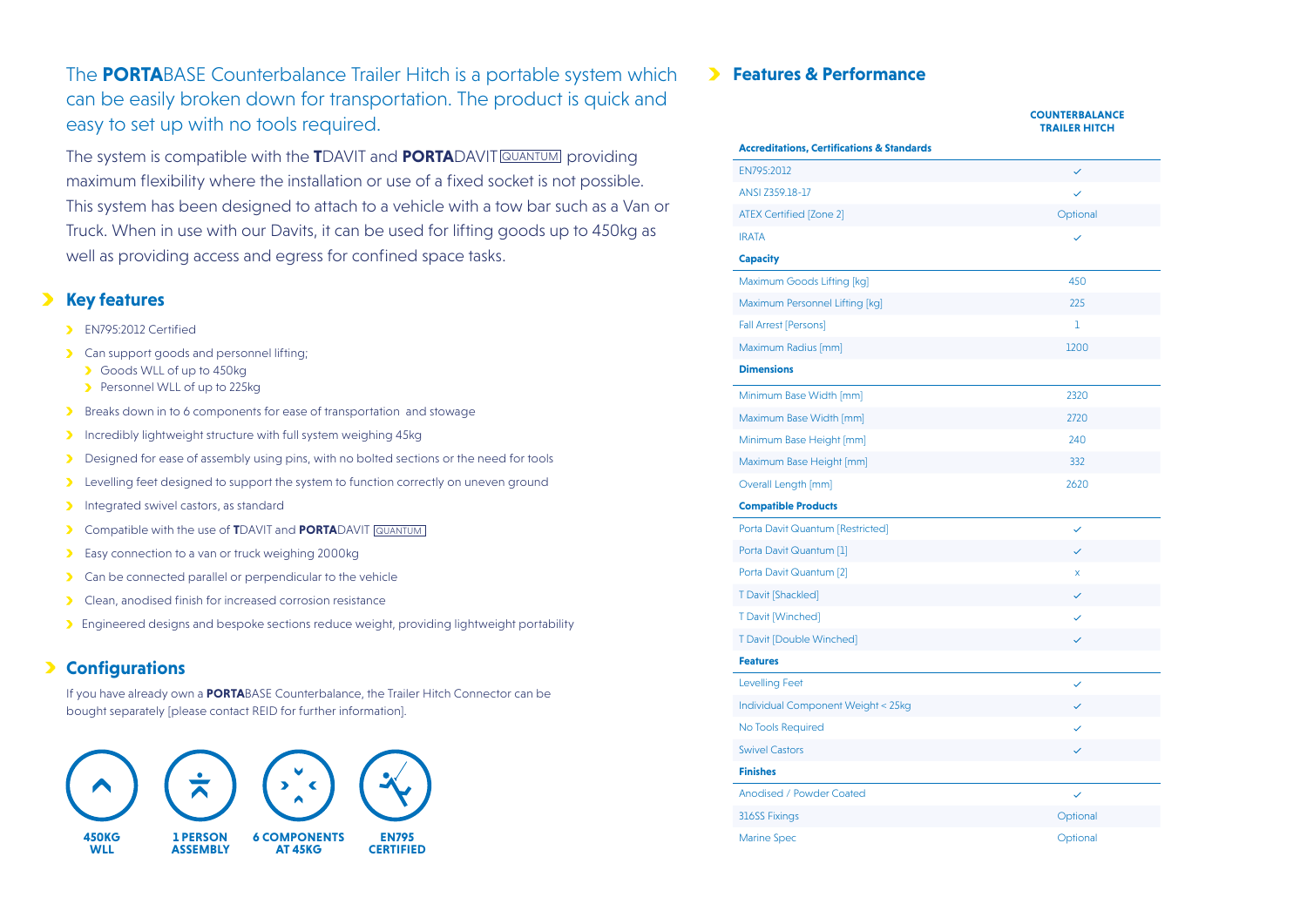## **PORTA**BASE<sup>®</sup> Counterbalance Trailer Hitch